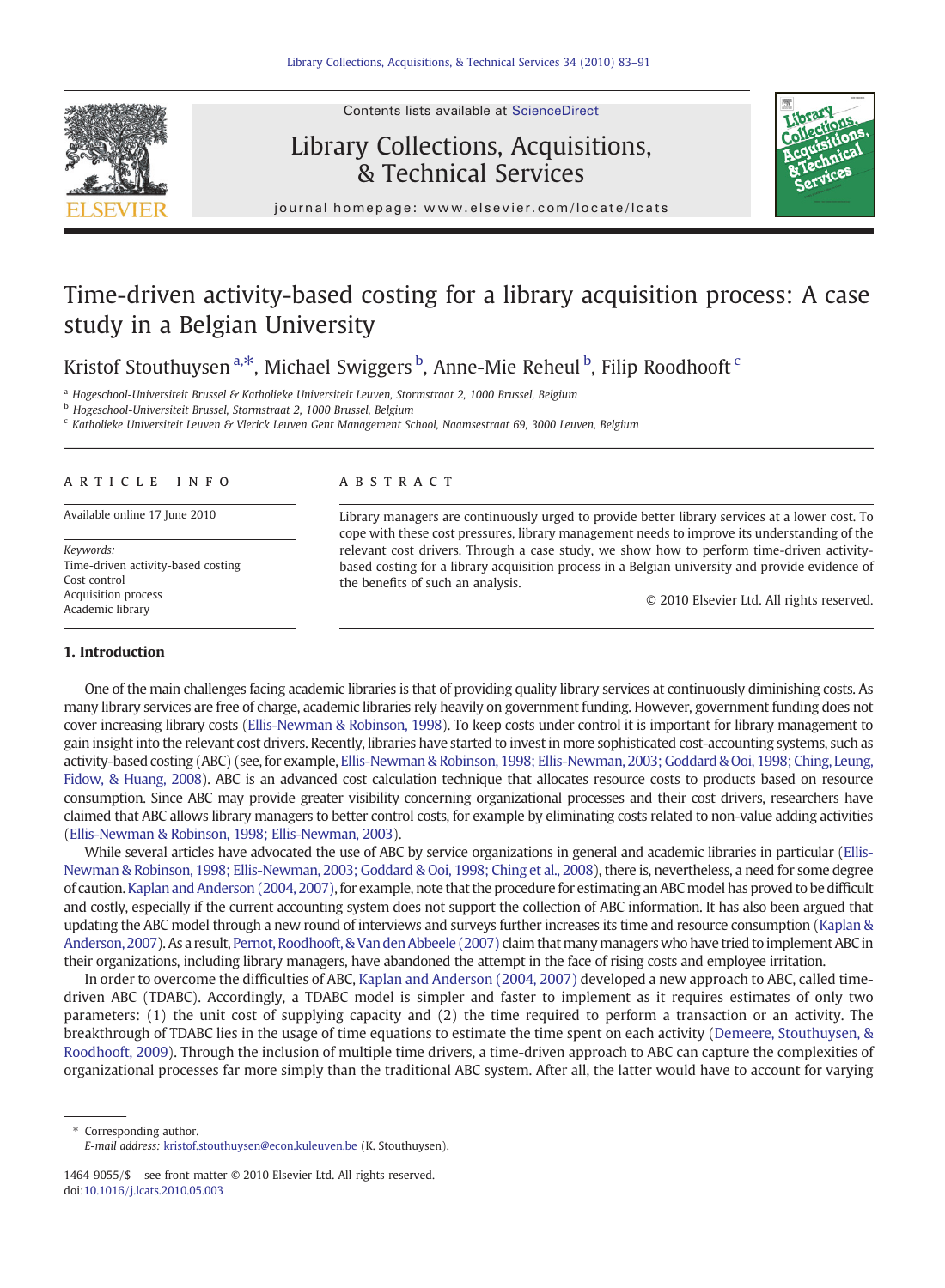transaction times by treating each variant in the process as a distinct activity, which significantly increases its complexity ([Cooper](#page--1-0) [& Kaplan, 1988; Kaplan & Anderson, 2007; Everaert, Bruggeman & De Creus, 2008\)](#page--1-0). As a result, TDABC seems to offer a way to design useful cost models for academic libraries, where processes are often multi-layered and diverse.

This paper describes the development and application of a TDABC system for a small to medium sized academic library in a Belgian University. While TDABC may improve the cost management of several library processes, in this study we only focus on the acquisition process. More specifically, the acquisition process we studied, concerns print formats (books, journals and grey literature) and covers key traditional acquisition concepts (ordering, receiving, paying, and using integrated library systems and online vendor databases in an acquisition's workflow).

Though digital libraries began more and more to be developed, we believe that it is still useful to analyze an acquisition process of print formats. Indeed, [Dorner \(2004\)](#page--1-0) provides empirical evidence that print formats are still important and continue to pour into acquisition activities. In his study on the roles of collection managers in research libraries, he observed that not only the levels of responsibility and time spent on activities related to digital resources but also to nondigital resources have increased compared to 5 years ago. One reason for this is that print and digital formats each have exclusive values, and until those values can be replicated in other media, both formats must be collected, maintained, and supported by libraries. Some authors even argue that print formats have independent value and contain centuries of information not yet available in digital formats (see, for example, [Thornton, 2000; Wu, 2005](#page--1-0)). According to [Wu \(2005\)](#page--1-0), the wonders of technology arrive with countervailing questions about preservation, long-term research needs, content quality, document control and authenticity. Technology's nature makes it vulnerable to attack, modification, and disappearance, and its evolution has not yet reached a point where it rivals print in stability, longevity, and ease and comfort of use.

A final argument why the acquisition of print materials offers an attractive context for this study, is that previous studies have demonstrated that the collection of print materials often goes together with high staff related costs and many cost saving opportunities [\(Schmidt, 1999; King, Aerni, Brody, Herbison, & Knapp, 2004\)](#page--1-0). As TDABC explicitly incorporates resource capacity and highlights unused resource capacity, we therefore believe the TDABC technique is particularly suitable to eliminate costs related to non-value added activities in print acquisition environments and improve process efficiencies.

The remainder of this paper is organized as follows. In the Theoretical background: from ABC to TDABC section we briefly address the technique of TDABC. In the [TDABC in an academic library](#page--1-0) section we present the TDABC academic library case. In [The](#page--1-0) benefi[ts of TDABC: some managerial implications](#page--1-0) section we describe how the TDABC information guided library management in streamlining the acquisition process. We end with concluding remarks in the [Conclusion](#page--1-0) section.

#### 2. Theoretical background: from ABC to TDABC

ABC has proven to be a valuable tool in service organizations such as academic libraries [\(Ellis-Newman & Robinson, 1998; Ellis-](#page--1-0)[Newman, 2003; Goddard & Ooi, 1998; Ching et al., 2008](#page--1-0)). It helps understanding cost drivers and identifying non-value adding activities and services or processes consuming more resources than average. The core idea behind ABC is that cost objects (e.g. products and customers) consume activities which in turn consume resources (e.g. wages and equipment) ([Demeere et al., 2009](#page--1-0)). The assignment of overhead costs occurs in 2 corresponding stages. In the first stage, resources are allocated to activities using resource cost drivers. For example, wages are allocated to the activity "ordering" using "the amount of books received" as a resource cost driver. In the second stage, the cost of activities is allocated to the cost objects using activity cost drivers, which measure the demands a cost object places on an activity. The process of an ABC model typically follows the steps outlined in Table 1, Panel A.

While traditional cost-accounting systems allocate overhead costs using a single volume-based ratio, the ABC model achieves improved accuracy in the estimation of costs by using multiple cost drivers ([Everaert, Bruggeman, Sarens, Anderson, & Levant,](#page--1-0) [2008](#page--1-0)). Additionally, the produced ABC information assists library management in their monitoring and decision-making activities and makes it more likely that managerial recommendations will be able to concern amelioration opportunities ([Pernot et al., 2007;](#page--1-0) [Ching et al., 2008\)](#page--1-0).

#### Table 1

Activity-based costing versus time-driven activity-based costing. (Source: [Everaert et al., 2008b\)](#page--1-0).

| Panel A: ABC   |                                                                                                                                       |
|----------------|---------------------------------------------------------------------------------------------------------------------------------------|
| Step 1         | Identify the different overhead activities                                                                                            |
| Step 2         | Assign the overhead costs to the different activities using a resource driver                                                         |
| Step 3         | Identify the activity driver for ach activity                                                                                         |
| Step 4         | Determine the activity driver rate by dividing the total activity costs by the practical volume of the activity driver                |
| Step 5         | Multiply the activity driver rate by the activity driver consumption to trace costs to orders, products or customers                  |
|                |                                                                                                                                       |
| Panel B: TDABC |                                                                                                                                       |
| Step 1         | Identify the various resource groups (departments)                                                                                    |
| Step 2         | Estimate the total cost of each resource group                                                                                        |
| Step 3         | Estimate the practical capacity of each resource group (e.g. available working hours, excluding vacation, meeting and training hours) |
| Step 4         | Calculate the unit cost of each resource group by dividing the total cost of the resource group by the practical capacity             |
| Step 5         | Determine the time estimation for each event, based upon the time equation for the activity and the characteristics of the event      |
| Step 6         | Multiply the unit cost of each resource group by the time estimate for the event                                                      |